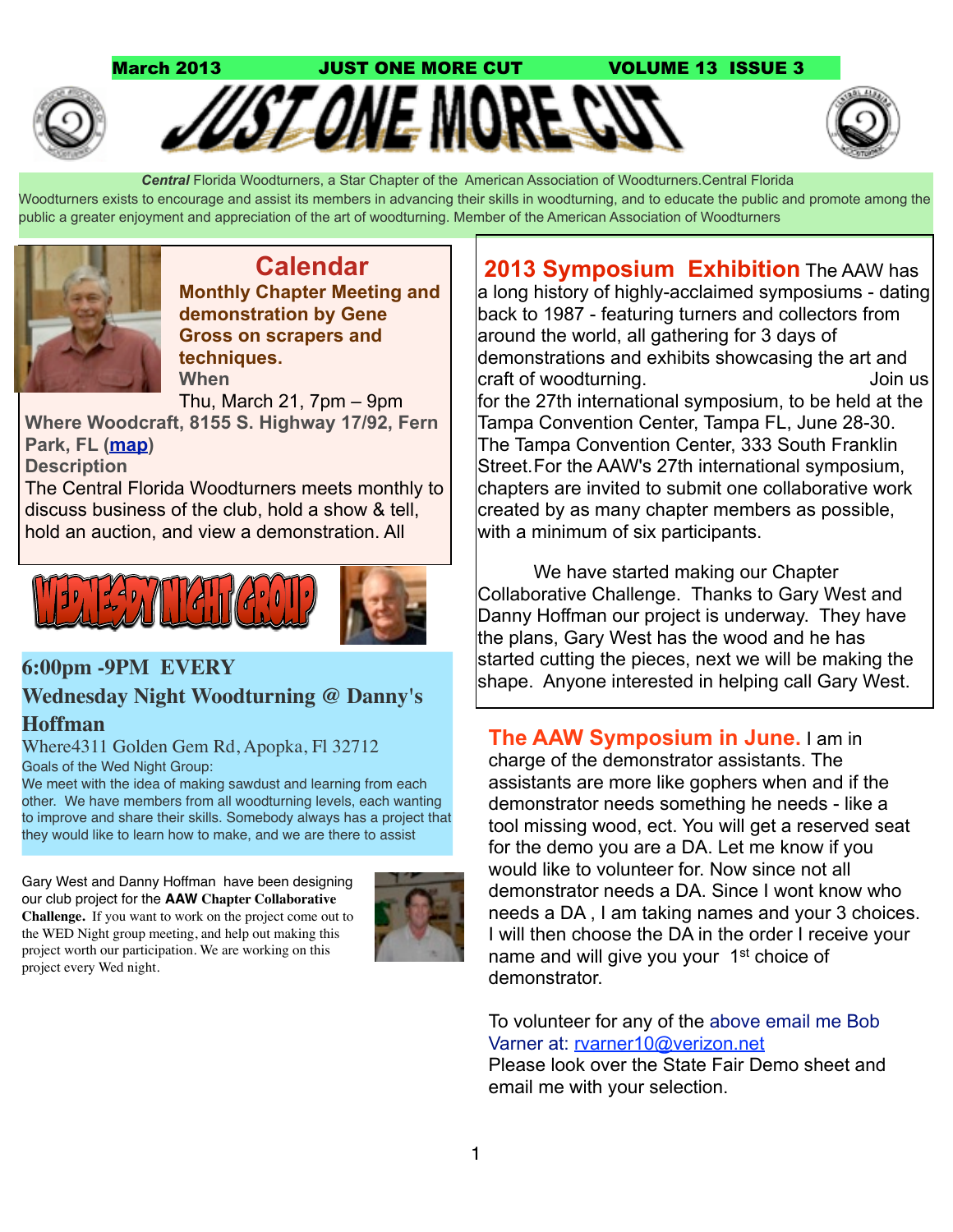March 2013 JUST ONE MORE CUT VOLUME 13 ISSUE 3

## Getting ready for the 27th AAW ANNUAL SYMPOSIUM

Tampa Convention Center June 28-30, 2013

**March 6, 2013 - Wednesday Night Group getting ready for the Symposium**



Getting everything set up Gary West, Danny Hoffman and Barry Reiter



Bill Dalton, Danny Hoffman, Gary West and Joe Dixon, Where do we start?



Bill Dalton takes the lead





Jim Pinckney takes his turn



Gary West takes a little more off